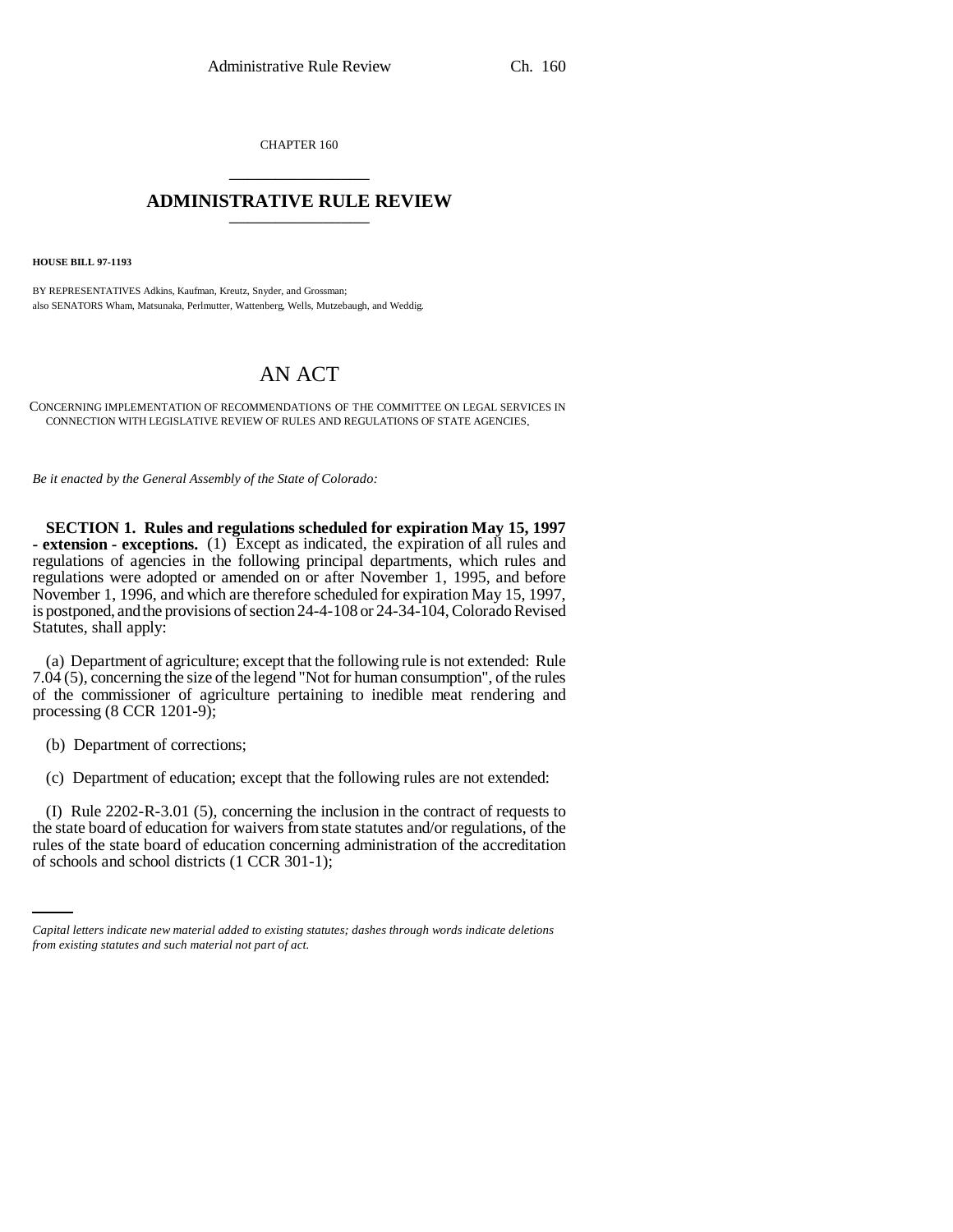## Ch. 160 Administrative Rule Review

(II) Rule 2202-R-3.03 (1) (b) (v), concerning the requirements for district advisory accountability committee membership, of the rules of the state board of education concerning administration of the accreditation of schools and school districts (1 CCR 301-1);

(III) Rule 2202-R-3.04 (4), concerning appeal procedures, of the rules of the state board of education concerning administration of the accreditation of schools and school districts (1 CCR 301-1);

(d) Department of health care policy and financing; except that the following rules are not extended:

(I) Rule 8.317.15, concerning peer review organization review criteria, of the rules of the state board of medical services concerning prior authorization of medical assistance for inpatient hospital services by peer review committees (10 CCR  $2505-10$ ;

(II) Rule 8.318.16, concerning appeal of retrospective denials (provider appeals), of the rules of the state board of medical services concerning appeals of peer review committees' review decisions concerning inpatient hospital services (10 CCR  $2505-10$ :

(III) Rule 8.508.30 A. 4., concerning a child at risk or reported/found to be abused and/or neglected or dependent or a youth in conflict or exhibiting behavioral problems being found eligible for the children's habilitation residential program, of the rules of the state board of medical services concerning the children's habilitation residential program (10 CCR 2505-10);

(IV) Rule 8.515.20 B., concerning family members other than spouse being employed by certified personal care agencies to provide personal care services to relatives, of the rules of the state board of medical services concerning home and community based services for people with brain injury (10 CCR 2505-10);

(V) Rule 8.515.70 A. 1., concerning the definition of "adult day services", of the rules of the state board of medical services concerning home and community based services for people with brain injury (10 CCR 2505-10);

(VI) Rule 8.516.10 B. 1., concerning what services may include, of the rules of the state board of medical services concerning home and community based services for people with brain injury (10 CCR 2505-10);

(VII) Rule 8.065.2, concerning hardship exception, of the rules of the state board of medical services concerning recovery of medical assistance overpayments (10 CCR 2505-10);

(e) Department of higher education;

- (f) Department of human services;
- (g) Department of labor and employment; except that the following rules are not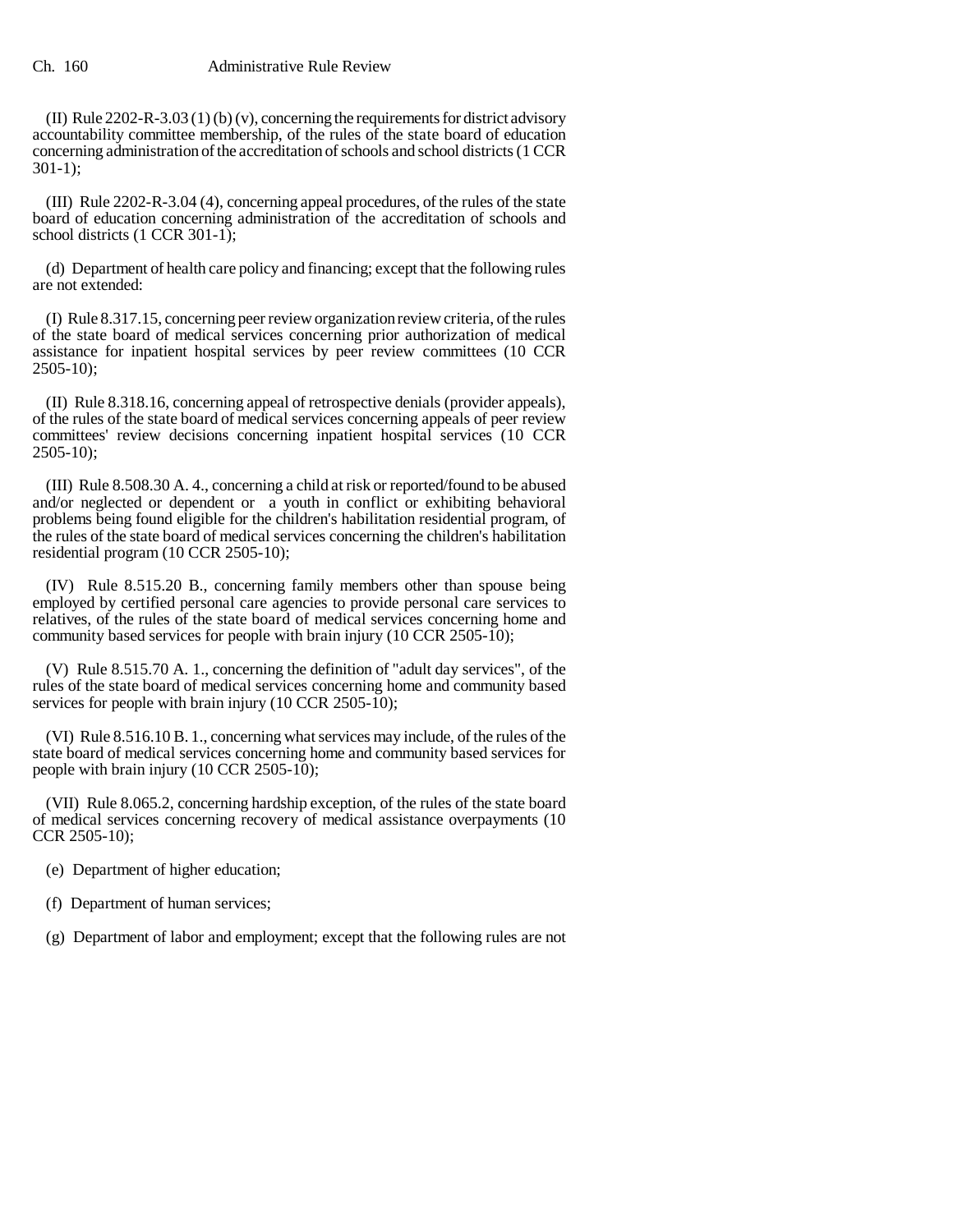extended:

(I) Rule III. D. 1., concerning election to reject coverage for an officer of a corporation or a member of a Limited Liability Company, of the rules of the director of the division of workers' compensation concerning insurance coverage (7 CCR 1101-3);

(II) Form WC 43 of Rule III., concerning "Rejection of Coverage by Corporate Officers or Members of a Limited Liability Company", of the rules of the director of the division of workers' compensation concerning insurance coverage (7 CCR 1101-3);

(III) The "Youth Opportunity Sub-Minimum Wage" provision of section 4 of Minimum Wage Order Number 20, of the rules of the director of the division of labor (7 CCR 1103-1);

(h) Department of law;

(i) Department of local affairs;

(j) Department of natural resources;

(k) Department of personnel;

(l) Department of public health and environment; except that the following rules are not extended:

(I) Section V. of Part A of Regulation No. 11, concerning references, of the rules of the Colorado air quality control commission concerning the motor vehicle emissions inspection program (5 CCR 1001-13);

(II) The first paragraph of Part A of Regulation No. 6, concerning Federal Register Regulations Adopted by Reference, of the rules of the Colorado air quality control commission concerning standards of performance for new stationary sources (5 CCR 1001-8);

(m) Department of public safety; except that the following rules of the Chief of the Colorado State Patrol are not extended:

(I) Rule HMR 10 C. 2. b., concerning parking for the purpose of a rest stop, of the rules concerning hazardous materials route designation (8 CCR 1507-7);

(II) Rule HMR 10 C. 3., concerning parking regulations or ordinances being deemed to "unreasonably limit", of the rules concerning hazardous materials route designation (8 CCR 1507-7);

(III) Rule HMP 4 A., concerning the definition of "Liability Insurance", of the rules concerning hazardous materials transportation permits (8 CCR 1507-8);

(IV) Rule HMP 4 B., concerning persons making application for a hazardous materials transportation annual permit, of the rules concerning hazardous materials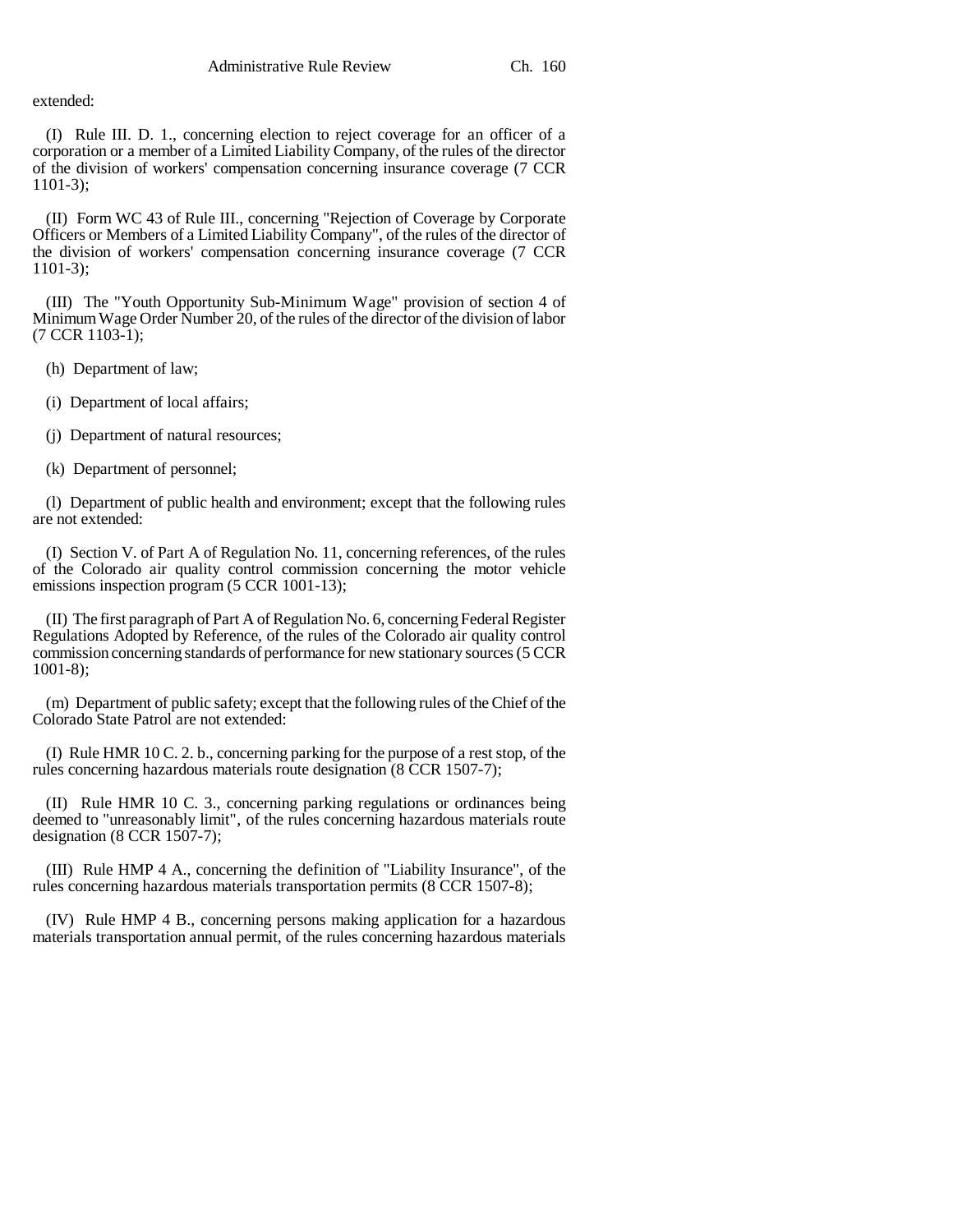transportation permits (8 CCR 1507-8);

(V) Rule HMP 4 C. 3., concerning a copy of a written decision, order, or authorization of the Federal Highway Administration authorizing the motor carrier to self-insure, of the rules concerning hazardous materials transportation permits (8 CCR 1507-8);

(VI) Rule HMP 6 A., concerning Longer Vehicle Combinations, of the rules concerning hazardous materials transportation permits (8 CCR 1507-8);

(n) Department of regulatory agencies; except that the following rules are not extended:

(I) Rule DA3 B. 1. i., concerning the increase of fees charged to the debtor, of the rules of the state banking board concerning debt adjusters  $(3 CCR 701-8)$ ;

(II) Rule DA3 C. 3., concerning the debtor being unable to complete the original debt adjustment plan within sixty months, of the rules of the state banking board concerning debt adjusters (3 CCR 701-8);

(III) Rule DA3 C. 4., concerning a licensee increasing the fees charged to the debtor, of the rules of the state banking board concerning debt adjusters (3 CCR 701-8);

(IV) Section VI. B. 21., concerning unlawful payments to producers of title business for inspecting or appraising property of Regulation 3-5-1, concerning Standards of Conduct, of the rules of the commissioner of insurance, concerning title insurance (3 CCR 702-3);

(V) Section VI. B. 26., concerning the unlawful use of the office of a producer of title business of Regulation 3-5-1, concerning Standards of Conduct, of the rules of the commissioner of insurance, concerning title insurance (3 CCR 702-3);

(VI) Rule 3.00.70 (b), concerning a pharmacist not supervising the work of more than one unlicensed person to assist in the practice of pharmacy when dispensing pursuant to a prescription order, of the rules of the state board of pharmacy concerning dispensing (3 CCR 719-1);

(VII) Rule 1.8 of Chapter 1, concerning the definition of initial registration, license or certificate, of the rules of the board of real estate appraisers concerning real estate appraisers (4 CCR 725-2);

(VIII) Rule 8.3 of Chapter 8, concerning the holder of an expired registration, license or certificate reinstating the same, of the rules of the board of real estate appraisers concerning real estate appraisers (4 CCR 725-2);

(IX) Rule 723-38-3.2.2, concerning Part 3 service, of the rules of the public utilities commission regulating applications by local exchange telecommunications providers for specific forms of price regulation (4 CCR 723-38);

(o) Department of revenue;